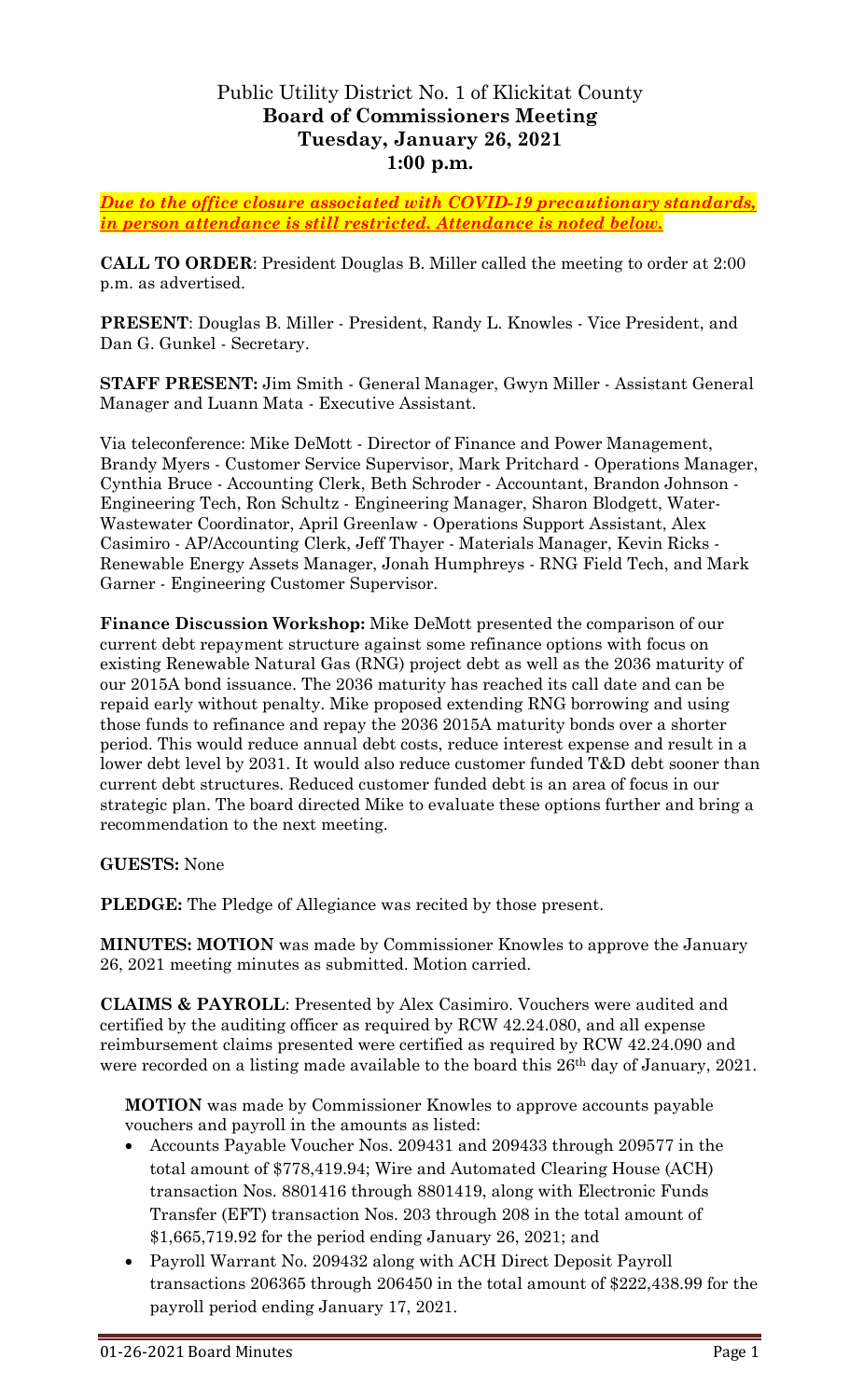Motion carried.

# **PUBLIC COMMENTS**: None

### **REPORTS:**

**Water-Wastewater report -** Sharon Blodgett updated the board on department staffing. Douglas Frantum has passed his required water and wastewater operator certification exams. Brandon Walter has been awarded the water/wastewater superintendent position, Greg Watson was awarded the water-wastewater operator lead position, and lastly a W/WW trainee position has been posted. Doug and the trainee position are intended to be succession planning replacements for two operators retiring in the next couple of years. Sharon also provided an update on water leak detection efforts in Glenwood. Some problem lines have been found, but the feeling is there are still more leaks. As expected, they are proving difficult to find and staff will continue working with engineering utilizing our drone program to identify problem areas.

**Operations report -** Mark Pritchard stated that we ended the year below our reliability goal as we expected with the wind storms that we experienced earlier in the year. Our 2021 goal is set at 99.974 rather than 99.976 for 2020. Our five most affected substations in 2020 were Gilmer, Bingen, Lyle, Spearfish and MA Collins. In 2020 crews were focused on customer work and generally spent a week each month on maintenance work. The maintenance performed consisted of poles, equipment, phasing, voltage evaluations and tree trimming. The crews worked on the 230 transmission addressing issues found in the drone inspections. Northwest Line Clearance and Asplundh continue to work on the property completing tree removal and vegetation management. Mark stated that he will be bringing a right-of-way clearing and vegetation management bid to our next meeting. The current bid is not expired, but he wanted to revise the bid specifications. We continue to hold safety meetings for the crews at the warehouse to maintain the social distancing requirement.

### **AGENDA ITEMS:**

C. Annual Prequalification of Contractors - **MOTION** was made by Commissioner Knowles to approve the works roster as presented. Motion carried.

**Engineering -** Ron Schultz presented the department update. Substation maintenance and infrared inspections were some of the metershop's main focus points. We have some leaking bushings within the MA Collins and Goldendale substations and we are searching for replacements. Husum and Klickitat have some equipment that requires repair work as well. These repairs will be completed this year. A majority of issues can be detected from the ground, but staff also supplements with drone inspection protocol as well. The metershop staff is working with customer service on CT meter audits. Ron also discussed the PacifiCorp meeting on January 18 regarding switching and operating the Condit to Bingen transmission line.

Brandon Johnson discussed some of the 2021 capital projects. The MA Collins substation expansion is scheduled to be completed prior to irrigation season 2022. A spare SF6 breaker from the White Creek substation was repurposed and will be installed in Husum to replace a failing breaker on the Glenwood transmission line. Distance to fault indication that is already available from the Husum substation will be added to our SCADA system in 2021. Bonneville Power Administration's EE Clouse expansion project is still in the preliminary planning stages. Also planned are an upgrade to the 3-phase from Echo Glenn to Bristol Road, undergrounding the powerline to Flat Top, and work necessary to accommodate the county road rebuild of upper Courtney Rd.